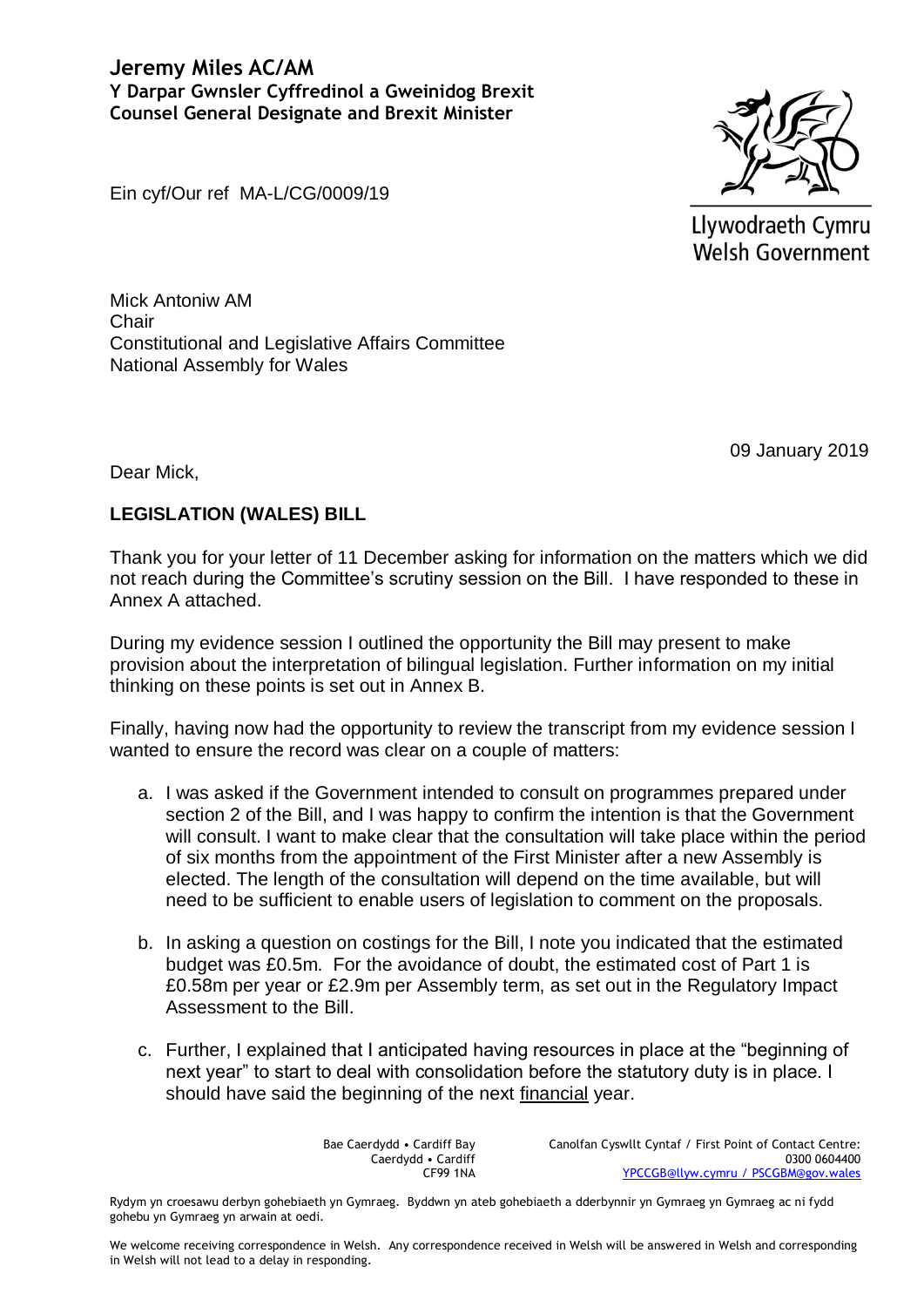Yours sincerely,

**Jeremy Miles AM**

Y Darpar Gwnsler Cyffredinol a'r Gweinidog Brexit Counsel General Designate and Brexit Minister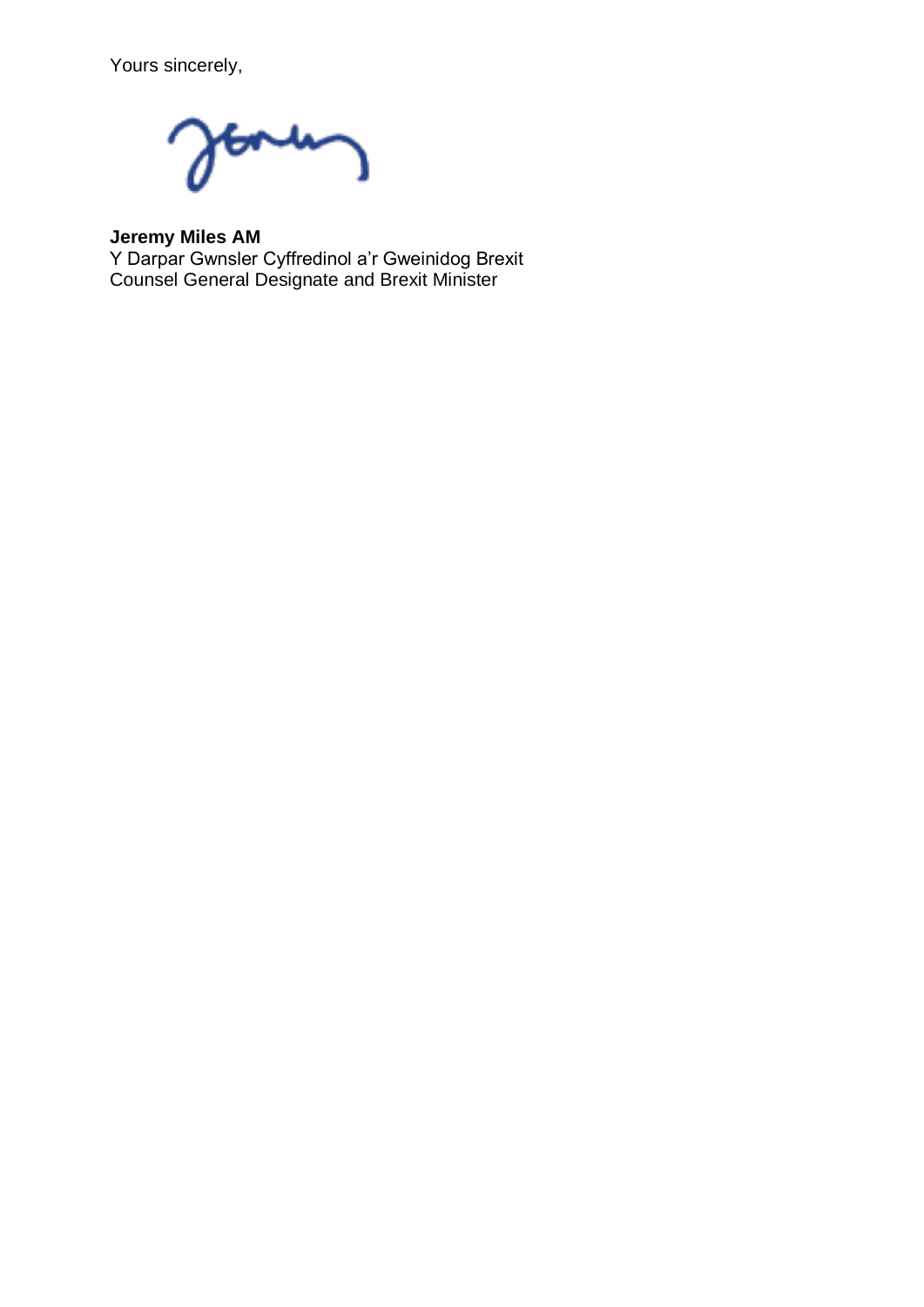# **Annex A – response to questions raised by the Committee**

## **1. Are you content with the balance of powers, in terms of the detail on the face of the Bill and what is left to regulations and the programme under Part 1?**

I am content that the Bill strikes the right balance between what is set out on its face and what is left to regulations and the programme.

The Bill contains only four powers for the Welsh Ministers to make subordinate legislation. In Parts 1 and 2, the duties of the Counsel General and the Welsh Ministers, and the interpretation provisions for future Welsh legislation, are set out in full on the face of the provisions.

Three of the powers to make subordinate legislation in the Bill provide the mechanics for ensuring that the Bill works properly in the future. These are the powers to amend Schedule 1 to keep it up-to-date (section 4), to make consequential etc. provision in connection with the Bill (section 40), and to bring Part 2 fully into force by order (section 42).

In Part 3, section 36 confers the power to amend legislation to spell out dates and times. This power could be used to amend not only existing legislation but also future legislation. It would therefore be impossible to set out all of the relevant amendments on the face of the Bill.

The programmes prepared under section 2 will set out the detailed steps that the Welsh Government intends to take in each Assembly term to improve accessibility. That is entirely appropriate because the duty will be ongoing. It would be impossible for the Bill to specify all of the detailed steps that should be taken to improve accessibility in all future Assembly terms.

#### **2. Many pieces of legislation seem to be in force, but when you dig a little deeper, they are often only in force for some purposes. This is a potential serious trap for the unwary. How would Part 1 of the Bill address this lack of transparency of legislation?**

The Government agrees that it is important that users of legislation should be able to find out easily which legislation is in force and for which purposes.

Clear information about commencement should be made available with the published legislation, and in fact legislation.gov.uk does provide detailed information identifying provisions which are not yet in force or which come into force in stages. The status of a provision which is not yet in force for any purpose is identified as "prospective". Where the coming into force of any other provision is not straightforward, information is provided in notes to the provision. The notes will usually state whether the provision is wholly or partly in force, give the date or dates on which it came into force, and identify the relevant commencement provisions or orders.

The information which is provided on legislation.gov.uk deals with commencement issues as fully as possible, and there would be little point in the Government duplicating those efforts. However, there are other steps that the Government might take to reduce the amount of legislation that is not fully in force.

Where the Welsh Ministers have powers to bring provisions of Assembly Acts into force, they have a responsibility for bringing the provisions into force in a timely and orderly way, so that the volume of legislation which is not in force or is only partly in force is kept to a minimum. The activities that are included in a programme under Part 1 of the Bill might also include other steps to reduce the number of provisions that are redundant or not in force, for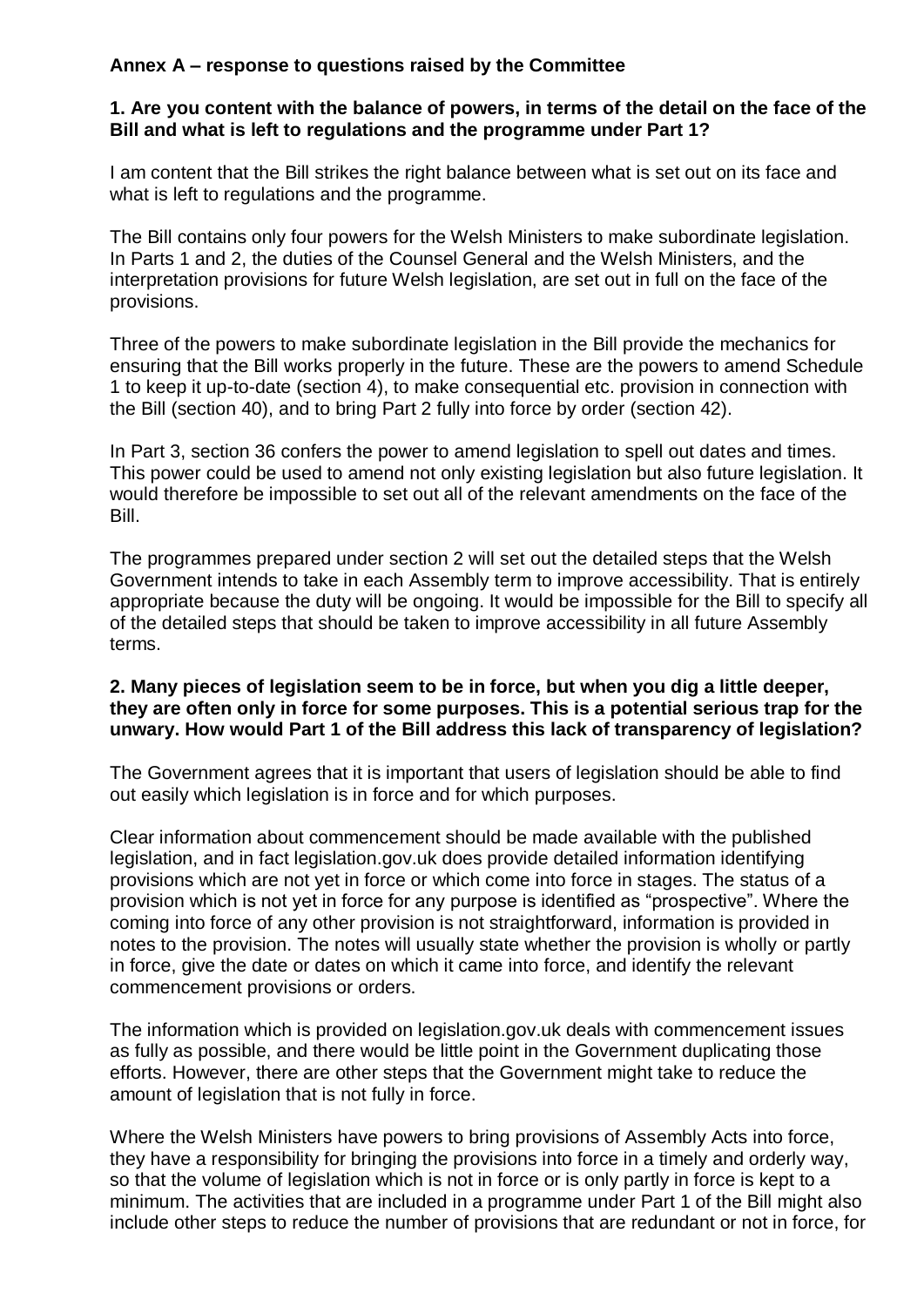example by taking the opportunity to bring those provisions into force or remove them from the statute book at the same time as consolidating the law.

### **3. Section 4(1) of the Bill says that the Part 2 rules will apply unless** *"express provision is made to the contrary"***. Section 4(1) does not say where that expression provision may be made, therefore where do you expect such expression provision to the contrary to be set out? (Compare this to section 26 which clearly says that any express provision to the contrary must be in the relevant Assembly Act or Welsh subordinate instrument.)**

Section 3(3) of the Draft Legislation (Wales) Bill, which corresponded to section 4(1) of the Bill that has been introduced, referred to cases where the Assembly Act or Welsh subordinate instrument itself provided that any of the presumptions in Part 2 should not apply to it. On further consideration, we decided that the approach in the Draft Bill was too narrow in two respects.

First, there may be a provision in the Act or instrument which is clearly inconsistent with one of the presumptions in Part 2 of the Bill (for example a definition that is different from one in Schedule 1 to the Bill), but which does not state that the relevant presumption does not apply. The intention is that the inconsistent provision in the Act or instrument should prevail, whether or not it states that the relevant presumption is excluded. The reference in section 4(1)(a) of the Bill to "express provision … to the contrary" is intended to cover both of these situations.

Secondly, the provision to the contrary might be contained either in the Assembly Act or Welsh subordinate instrument in question, or in another piece of legislation. For example, the Act under which a Welsh subordinate instrument is made might provide that subordinate legislation made under that Act is to operate in a different way from that set out in Part 2 of the Bill. Or another piece of legislation may make a change to the law which modifies a presumption in Part 2 generally or for certain purposes. Section 4(1) of the Bill therefore refers in general terms to whether *"provision is made"* to the contrary.

As noted in paragraph 85 of the consultation document accompanying the Draft Bill, this provision is not strictly necessary where the provision to the contrary is contained in another Act. However, section 4(1) mentions all of the ways in which a presumption in Part 2 could be displaced in order to make the position clear.

## **4. Schedule 1 to the Bill includes a long list of defined terms, such as "county court", "land" and "person". Whenever an Assembly Act that is passed after 1 January 2020 uses any of those defined terms, the meaning in Schedule 1 will, by default, apply to those terms (unless the Assembly Act says otherwise). Would it not be more transparent and accessible if all definitions were included on the face of each Assembly Act?**

We considered carefully which general definitions to include in Schedule 1 to the Bill, and retained only those that were likely to be relevant and helpful in Welsh legislation. As a result, Schedule 1 to the Bill defines significantly fewer terms than Schedule 1 to the Interpretation Act 1978 (60 terms in the Bill, compared with over 90 in the 1978 Act following amendments made by the European Union (Withdrawal) Act 2018). In our view these definitions will promote several of the aims of Part 2 (see paragraphs 44 and 45 of the Explanatory Memorandum).

First, they will remove doubt about whether certain terms need to be defined, which will help to shorten Welsh legislation and improve consistency in its drafting. Where there is doubt about whether legislation can refer to a public body or concept without defining it, drafters of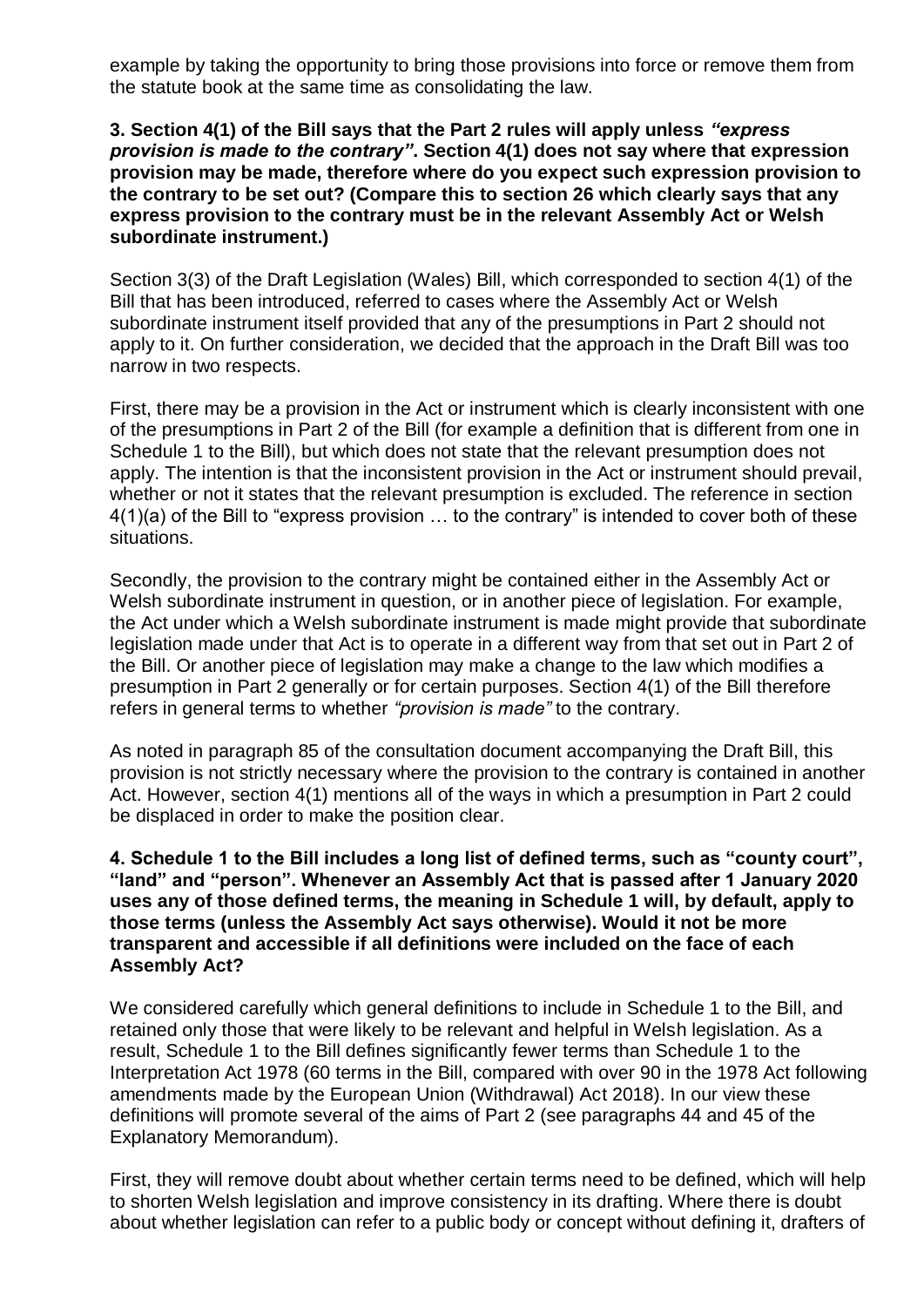different Acts and instruments may take different approaches. (For this reason, it is not necessarily the case that individual Acts and instruments would always include definitions of a term if it were not defined in Schedule 1 to the Bill.) For terms of this kind, having the definition in Schedule 1 avoids the question by dealing with the issue once and for all.

Secondly, the definitions in Schedule 1 will also remove doubt for certain readers of legislation while generally operating 'in the background'. Many of the definitions in Schedule 1 are intended to resolve minor or detailed questions of interpretation that would be unlikely to occur to the average reader. For example, most readers would not be troubled about the precise meaning of *"county court"* or *"Lord Chancellor"* but including definitions of those terms forestalls any arguments that might conceivably arise.

Thirdly, there are definitions in Schedule 1 that may be more significant, at least in some cases, such as "*land*" and "*person*". However, these terms are already defined in Schedule 1 to the 1978 Act. We have included them in Schedule 1 to the Bill, and kept changes to the minimum, in order to ensure continuity and consistency between the two Acts while also providing bilingual definitions of the terms for Welsh legislation. As with the other definitions, their inclusion in Schedule 1 will also help to shorten legislation and enable its drafting to be more consistent.

**5. The Welsh Ministers have some powers to make subordinate legislation in reserved areas. For example, the Welsh Government recently made directions that required Local Health Boards in Wales to provide abortion services to women from Northern Ireland free of charge. Abortion is a reserved matter for the Assembly. If the Welsh Ministers make a Welsh subordinate instrument in a reserved area, how will Part 2 of the Bill affect the interpretation of that Welsh subordinate instrument?** 

Part 2 of the Bill will apply to a Welsh subordinate instrument made by the Welsh Ministers in a reserved area in the same way that it applies to an instrument they make in a devolved area.

The definition of *"Welsh subordinate instrument"* in section 3(2) of the Bill reflects the Welsh Government's view of the Assembly's competence to legislate about statutory interpretation. However, the way in which Part 2 of the Bill applies to an individual Welsh subordinate instrument will not be affected by whether the subject-matter of the particular instrument is reserved or devolved. The aims of clarity and simplicity would be undermined if readers of Welsh subordinate instruments were required to apply the tests of legislative competence in the Government of Wales Act 2006 in order to work out how Part 2 of the Bill applied to them.

Part 2 of the Bill will not apply to Acts of the UK Parliament, whether their subject matter is devolved or reserved. Nor will it apply retrospectively to existing Acts or Measures of the Assembly, for the reasons set out in paragraph 69 of the Explanatory Memorandum. Part 2 will therefore apply to Welsh subordinate instruments even in cases where it does not apply to the primary legislation under which they are made, as explained in paragraphs 26 to 40 of the Explanatory Notes. That approach is intended to ensure that Part 2 applies to as much of the subordinate legislation that is made bilingually in Wales as possible.

We do not expect any difficulties to be caused by the fact that Part 2 of the Bill will apply to a Welsh subordinate instrument even though the Interpretation Act 1978 may continue to apply to the primary legislation under which it was made. It is already the case that the application of the 1978 Act to subordinate legislation is independent of its application to the Act under which the subordinate legislation is made (see section 23 of the 1978 Act). So there is nothing novel in the fact that Part 2 of the Bill will apply to a Welsh subordinate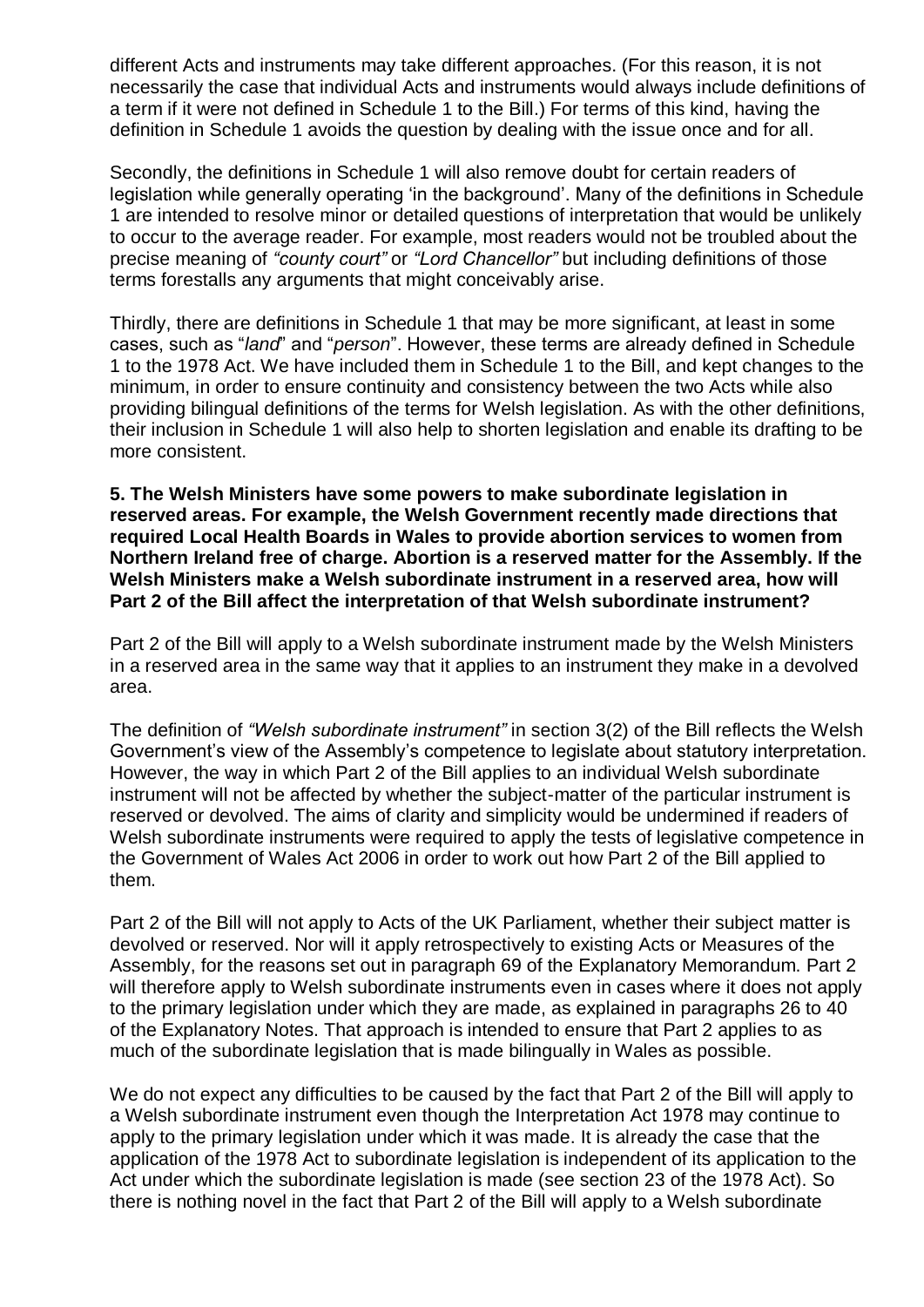instrument in its own right rather than by virtue of the instrument being made under an Act to which Part 2 applies.

The fact that Part 2 of the Bill applies to a Welsh subordinate instrument will not change the meaning of the primary legislation under which it is made, nor will it affect the scope of any powers conferred by the primary legislation. Part 2 simply creates presumptions about how the Welsh Ministers (or other devolved Welsh authority) intend the instrument to operate. Section 4 makes clear that those presumptions are subject to the provisions of the Welsh subordinate instrument itself and any other provisions to the contrary. This means there will not be any conflict between Part 2 of the Bill and the parent Act or Measure, because the presumptions in Part 2 will always give way wherever it is clear that something different is intended.

## **6. Section 19 says that a power to give directions also includes a power to vary and withdraw the directions. Why is there not a similar provision for varying and withdrawing guidance?**

Section 19 deals specifically with powers to give directions because it is common for Acts which confer powers to give directions to state that the directions may be varied (or amended) and withdrawn (or revoked). Making general provision to this effect in section 19 removes doubt and avoids the need to make separate provision about the issue in every Assembly Act.

A direction will usually impose a requirement on a person to take or avoid certain steps, or will produce some other legal effect such as an exemption from a statutory requirement or entitlement. The variation or withdrawal of a direction may therefore have considerable legal significance for the persons affected by the direction, and questions may arise about whether a power to vary or withdraw it is intended. Although such a power might be implied in many cases, it will often be desirable to ensure that there is no doubt about that.

Section 19 does not deal with quidance because quidance is usually different in nature from directions. The variation or withdrawal of guidance will not generally give rise to the same questions because guidance does not usually have such significant legal effects for the persons to whom it is addressed. It is therefore much less common for statutory provisions about guidance to say anything about whether the guidance can be revised or withdrawn.

## **7. What practical arrangements will Crown bodies have to make as a result of section 26 of the Bill?**

Crown bodies will not be required to take any practical steps as a result of section 26. The section does not have any immediate effect on Crown bodies, but simply creates a presumption that future Assembly Acts and Welsh subordinate instruments will bind the Crown. It will be those Acts and instruments that change the substantive law. If they impose new duties that affect the Crown, Crown bodies may need to make arrangements at that time.

It is also important to remember that, although the presumption will be that Welsh legislation should bind the Crown, there may be cases where it is not appropriate for it to do so. In those cases it will still be possible for an Act or instrument to provide that it does not bind the Crown.

## **8. Is it correct to say that the Counsel General could not be convicted of a criminal offence by virtue of legislation binding the Crown but Welsh Government officials could?**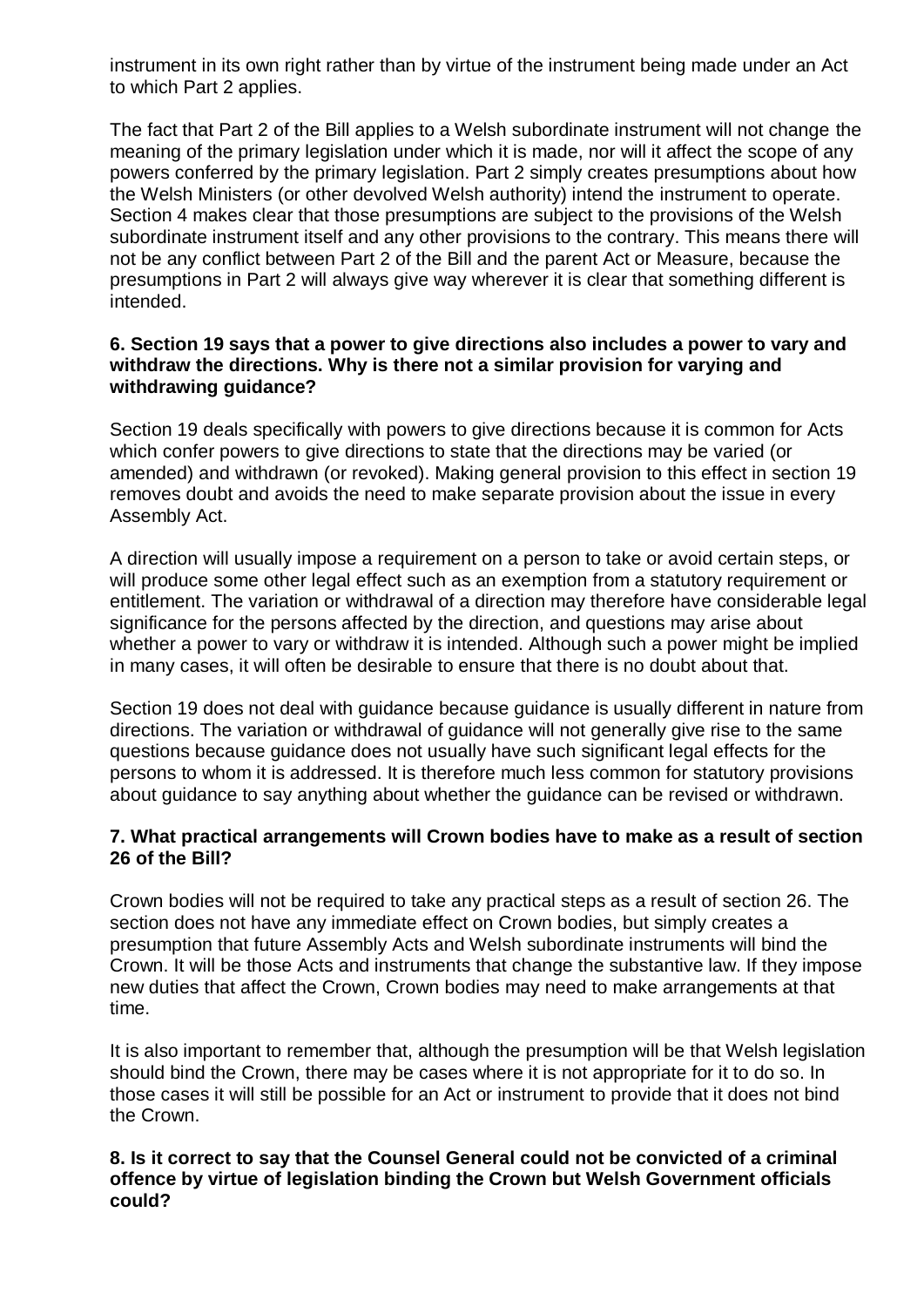This is not correct. Where a piece of Welsh legislation creates a criminal offence and does not modify or disapply section 26 of the Bill, everyone *"in the service of the Crown"* will be open to criminal liability, including both civil servants and members of the Government.

There have been clear judicial statements that Ministers of the Crown are *"persons in the service of the Crown"* (see *Bank voor Handel en Scheepvaart NV v. Administrator of Hungarian Property* [1954] AC 584). Members of the Welsh Government would be in the same position, because section 57(2) of the Government of Wales Act 2006 provides that the functions of the Welsh Ministers, First Minister and Counsel General are exercised on behalf of Her Majesty.

Section 26(3) of the Bill reflects the constitutional principle that the Sovereign has personal immunity from prosecution for criminal offences, even where legislation binds the Crown. Setting out the position in section 26(3) removes the need to say this in every Act or instrument.

**9. Section 38 of the Bill sets out the rules that would apply when combining two pieces of subordinate legislation that are subject to different Assembly procedures. For example, if Regulations A are subject to affirmative procedure, and Regulations B are subject to negative procedure, section 38 allows Regulations A and B to be made in a single instrument, subject to the stricter of the two procedures (i.e. subject to affirmative procedure). What if Regulations A were subject to the negative procedure and required consultation, and Regulations B were subject to affirmative procedure and did not require consultation. What procedure would apply?** 

Section 38 deals only with differences in the Assembly procedures that would otherwise apply to different types of subordinate legislation; it does not affect any requirements for the Welsh Ministers to undertake consultation before making subordinate legislation. The reason for this is that the application of multiple Assembly procedures can give rise to greater difficulties and uncertainties where Ministers wish to combine provisions in a single statutory instrument.

In the example given by the Committee, Regulations A will be subject to negative Assembly procedure and Regulations B will be subject to affirmative Assembly procedure. If they are combined in a single statutory instrument, section 38(1) of the Bill will mean that the combined instrument is subject only to affirmative procedure.

Before making the combined instrument, the Welsh Ministers will be required to consult on the proposal to make Regulations A. Section 38(1) will neither remove that requirement in relation to Regulations A, nor extend it so that it applies in relation to Regulations B. There is no need for it to do so. The fact that the Welsh Ministers are not required to consult anyone before making Regulations B does not conflict with their duty to consult before making Regulations A, and does not prevent them making Regulations B in the same instrument as Regulations A.

In practice, there might be cases where a statutory instrument was drafted in a way that made it difficult to distinguish the provisions made under power A from those made under power B. So if the Welsh Ministers were to consult by publishing a draft of the instrument, it might not be practicable to consult on a draft containing Regulations A alone. A single consultation on all of the provisions might make most sense, for both the Welsh Government and consultees. But that would not be because section 38(1) had changed the legal effect of the consultation duty.

The Welsh Ministers might well wish to consult before making the regulations in any event. In many cases there is no statutory duty to consult on proposals to make subordinate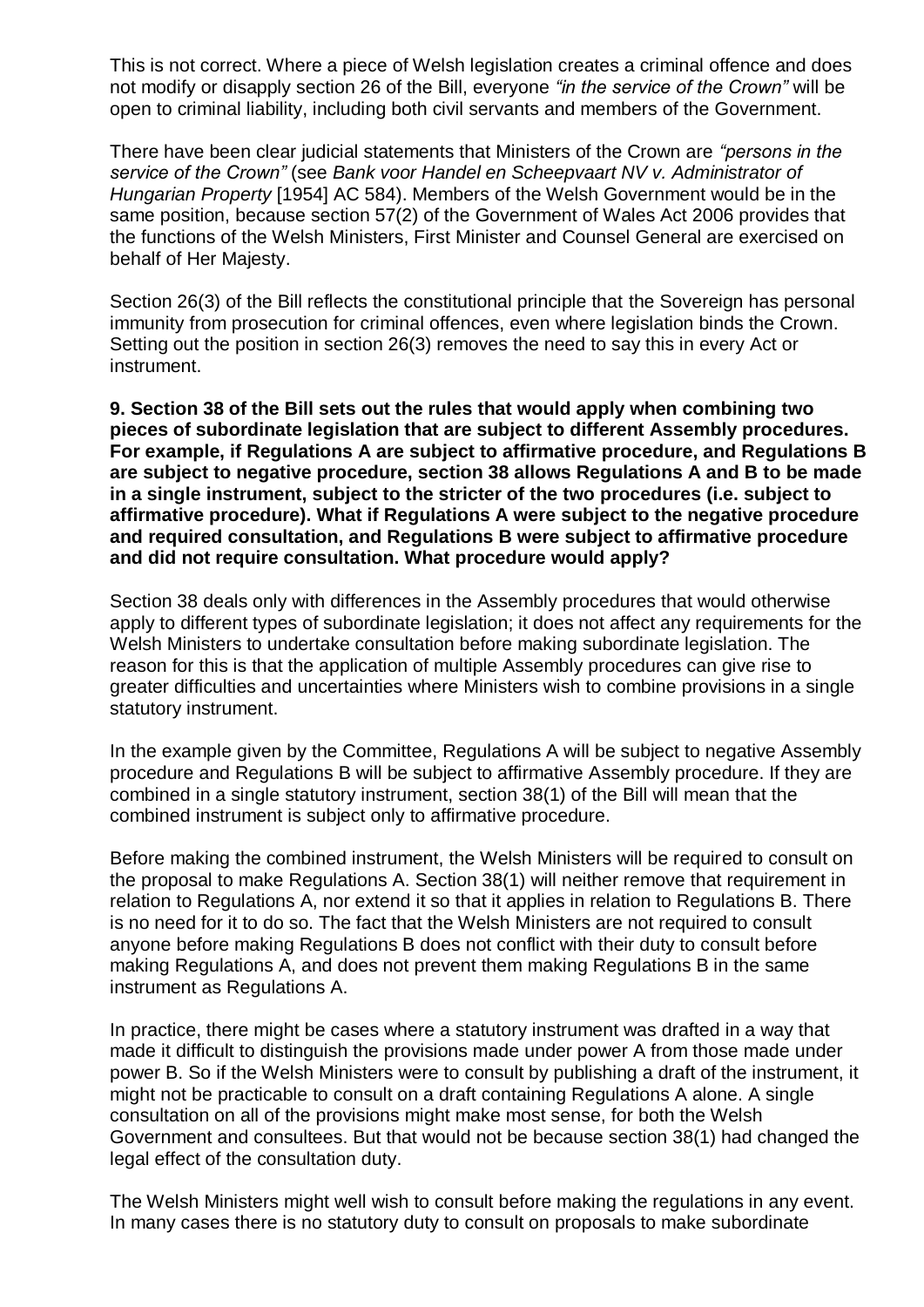legislation, but consultation is nevertheless carried out in order to obtain input from stakeholders with a view to improving policy development.

#### **10. Given that Part 2 of the Bill will not apply to subordinate legislation made by the Welsh Ministers and UK Ministers on a composite basis, will we see fewer composite statutory instruments being laid before the Assembly in future?**

The fact that Part 2 of the Bill will not apply to composite instruments will not necessarily mean that fewer composite instruments are made in future, because other considerations may affect that decision.

The Government considers carefully whether it would be appropriate to join with UK Ministers in making a joint or composite instrument in each case where the question arises. In making that decision, a number of factors will be taken into account, including:

- whether the Welsh Ministers are required by law to make a joint or composite instrument;
- whether the Welsh Ministers acting alone will be able to make all of provision that is required to implement the policy, considering the way powers have been devolved;
- which approach would be most convenient for the reader, for example where the requirements for the relevant industry are the same in each part of the UK;
- how best to ensure consistency in approach and timing where there are significant cross-border operational overlaps.

One of the disadvantages of making a joint or composite instrument is that it involves making legislation in English only, and in future this disadvantage will be compounded by the fact that the legislation will be subject to a slightly different set of interpretation rules which also exist in English only.

However, as at present, these disadvantages will have to be weighed against the comparative ease of having all the relevant provisions across territorial boundaries in a single instrument; and there will continue to be cases where the extent of devolved powers means that a stand-alone instrument for Wales is not a realistic option.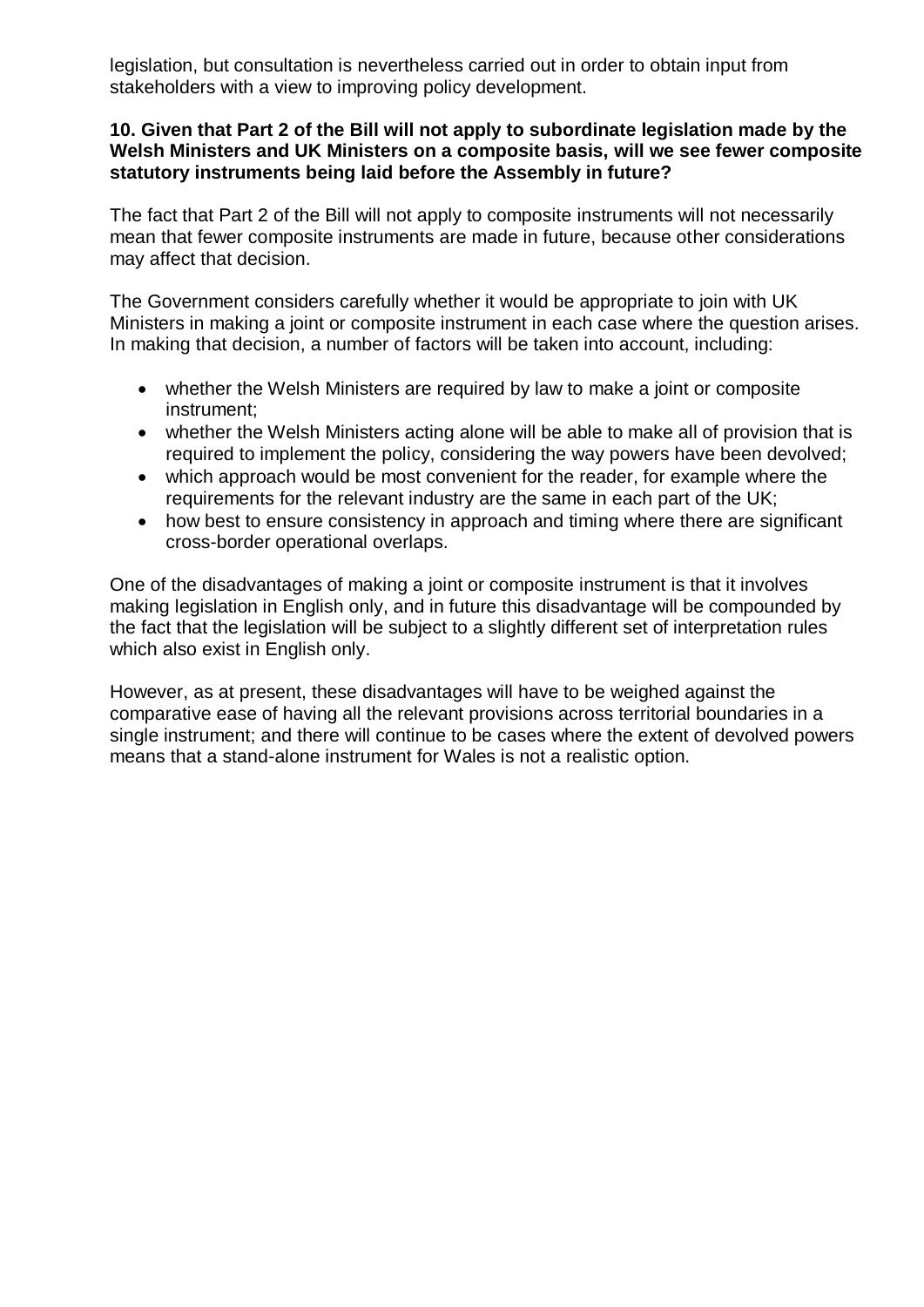# **Annex B – interpreting bilingual legislation**

- 1. The overall purpose of the Legislation (Wales) Bill is to make Welsh law more accessible, clear and straightforward to use. But a supplementary and complementary purpose is to facilitate more bilingual legislation and give greater effect to the equal status of our two languages in law.
- 2. Section 156(1) of the Government of Wales Act 2006 (GoWA 2006) makes clear that the English language and Welsh language versions of legislation passed by the National Assembly for Wales or made by the Welsh Ministers are equal. In other words one doesn't take precedence over the other, and any difference in meaning between the two texts cannot be reconciled by reference to one of the languages being more likely to be a proper reflection of the intended purpose of the legislator.
- 3. This is a widely known provision and there has been much focus, both within and outside the Welsh Government, on the need to ensure that the languages always have equivalent meaning. Much thought has been given within the Welsh Government in particular to the skills and processes we need, when promoting legislation, to ensure that the languages don't differ in legal meaning. It is also, of course, an issue scrutinised by the Constitutional and Legislative Affairs Committee.
- 4. The impression I am forming, however, is that less thought has been given to the implications of this after legislation has taken effect. Although the meaning of section 156(1) is relatively well understood in the abstract, the practical effect, in particular on the courts and on practitioners, may not be. If there is any doubt about the meaning of Welsh legislation you need to consider both languages – not just one – and some may be under the misapprehension that you can work with one language only.
- 5. The implications of the equal status of the English and Welsh languages have been considered in some detail by the Law Commission. Chapter 12 of its consultation paper, written personally by Lord Lloyd Jones, analyses the meaning and practical implications of section 156(1) of GoWA 2006 and considers how discrepancies between languages are dealt with in other jurisdictions. It is probably the first thorough analysis of the issue from a Welsh perspective.
- 6. The paper considers what is done elsewhere and whether anything similar should be adopted in Wales. Of most relevance is the Commission's assessment of custom and practice in Canada, and of a legislative provision on interpreting bilingual legislation in Hong Kong.
- 7. The Commission, rightly in my view, concludes that use of a "shared meaning rule" under which any discrepancy between two languages is resolved by adopting an interpretation that is common to each language – is not helpful. Although intended to be a guide rather than a rule, this has the potential to lead the courts towards a narrow interpretation whenever there is inconsistency. A broader interpretation which could be construed from one but not the other of the languages may, however, have been the legislature's intention.
- 8. Statutory provisions contained in Hong Kong's Interpretation and General Clauses Ordinance go further than the corresponding provision in section 156(1) of GOWA. Section 10B begins by making a statement similar to that contained in section 156(1) by providing that the English language and Chinese language text of legislation is equally authentic. However, it goes on to also say, firstly, that both texts are presumed to have the same meaning (and guidance on this provides that this means the two texts are "but two expressions of the same intent and together constitute one law embodying a single